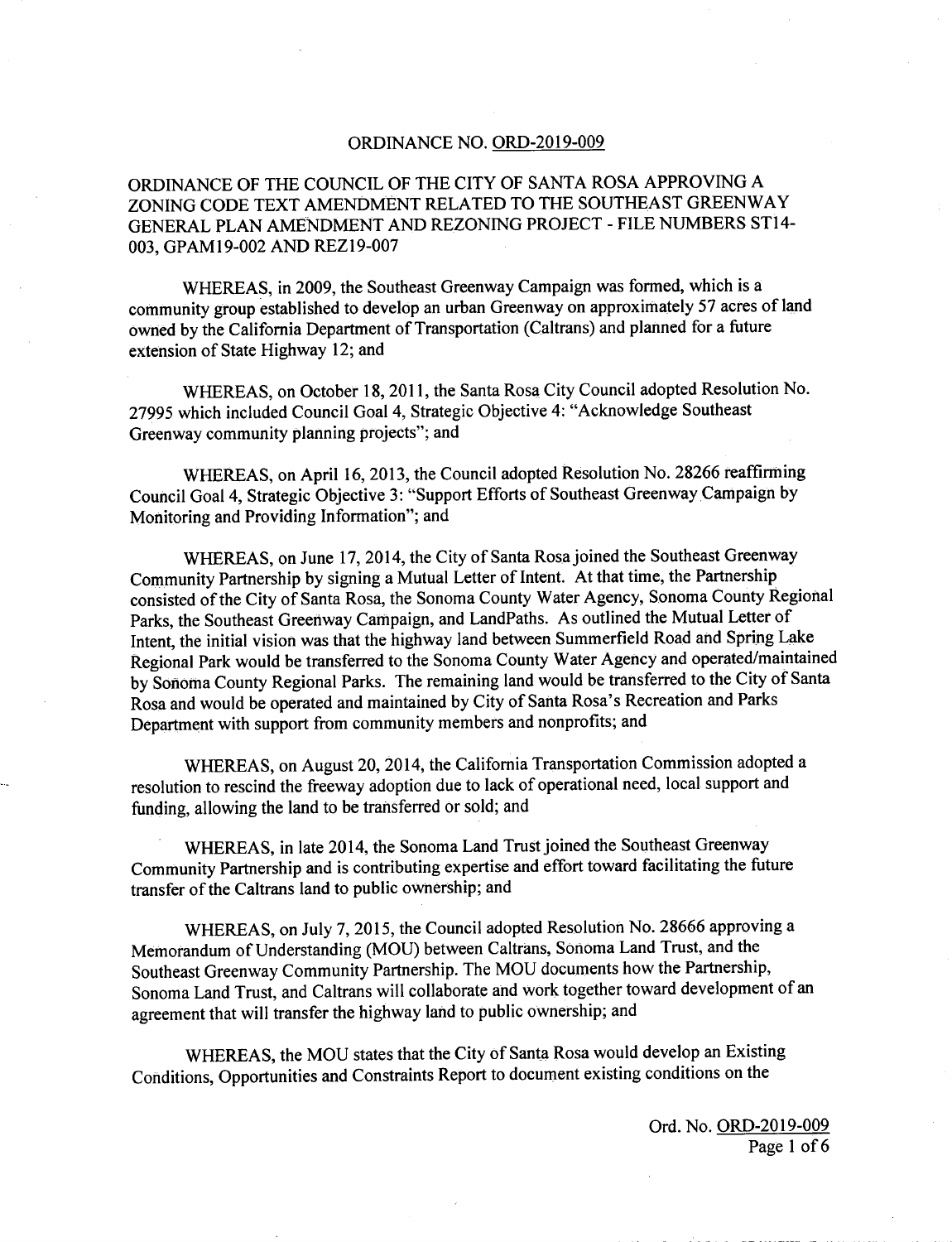property and opportunities and constraints resulting from existing adopted plans. This report was completed and presented to the City Council on October 6, 2015; and

WHEREAS, on October 6, 2015, the Council considered the information contained in the Existing Conditions, Opportunities and Constraints Report and adopted Resolution No. 28696, initiating a General Plan Amendment and Rezoning of the site, along with development of an Environmental Impact Report (EIR); and

WHEREAS, on June 14, 2016, the Council approved a Professional Services Agreement with PlaceWorks, Inc. for preparation of the General Plan Amendment, Rezoning, and EIR for the 57-acre site; and

WHEREAS, on August  $6, 2016$ , the first community workshop was held, with participants envisioning desired uses on the site; and

WHEREAS, on October 8, 2016, the second community workshop was held for participants to consider and provide feedback regarding draft guiding principles and three land use and circulation alternatives; and

WHEREAS, on November 1, 2016, a joint meeting of the Planning Commission and City Council was held to review the draft guiding principles, land use and circulation concept alternatives, and results from the public outreach effort. At the meeting, the Council and Commission directed staff to create a single draft land use and circulation concept alternative; and

WHEREAS, on March 28, 2017, a second joint meeting of the Planning Commission and City Council was held to receive feedback on the single preferred land use and circulation alternative and proposed General Plan amendment; and

WHEREAS, on April 24, 2017, a Notice of Preparation ( NOP) of an Environmental Impact Report was mailed to properties within 500 feet of the project area, and was distributed for a 30- day public review period, ending on May 23, 2017, to State agencies and other local and regional agencies, departments and individuals that requested notification; and

WHEREAS, on May 15, 2017, a Scoping Meeting was held at the Bennett Valley Senior Center to gather comments and guidance on the scope and content of the EIR from the community, interested public agencies, and organizations; and

WHEREAS, a notice of availability of the 2017 Draft EIR was provided and the 2017 Draft EIR was made available to the public for review and comment for a period of 45 days beginning on August 21, 2017 and ending on October 4, 2017; and

WHEREAS, on September 14, 2017 the Planning Commission held a noticed public hearing regarding the Southeast Greenway General Plan Amendment and Rezoning project Project) and 2017 Draft EIR at which time all persons wishing to be heard were invited to speak or submit written comment; and

> Ord. No. ORD-2019-009 Page <sup>2</sup> of <sup>6</sup>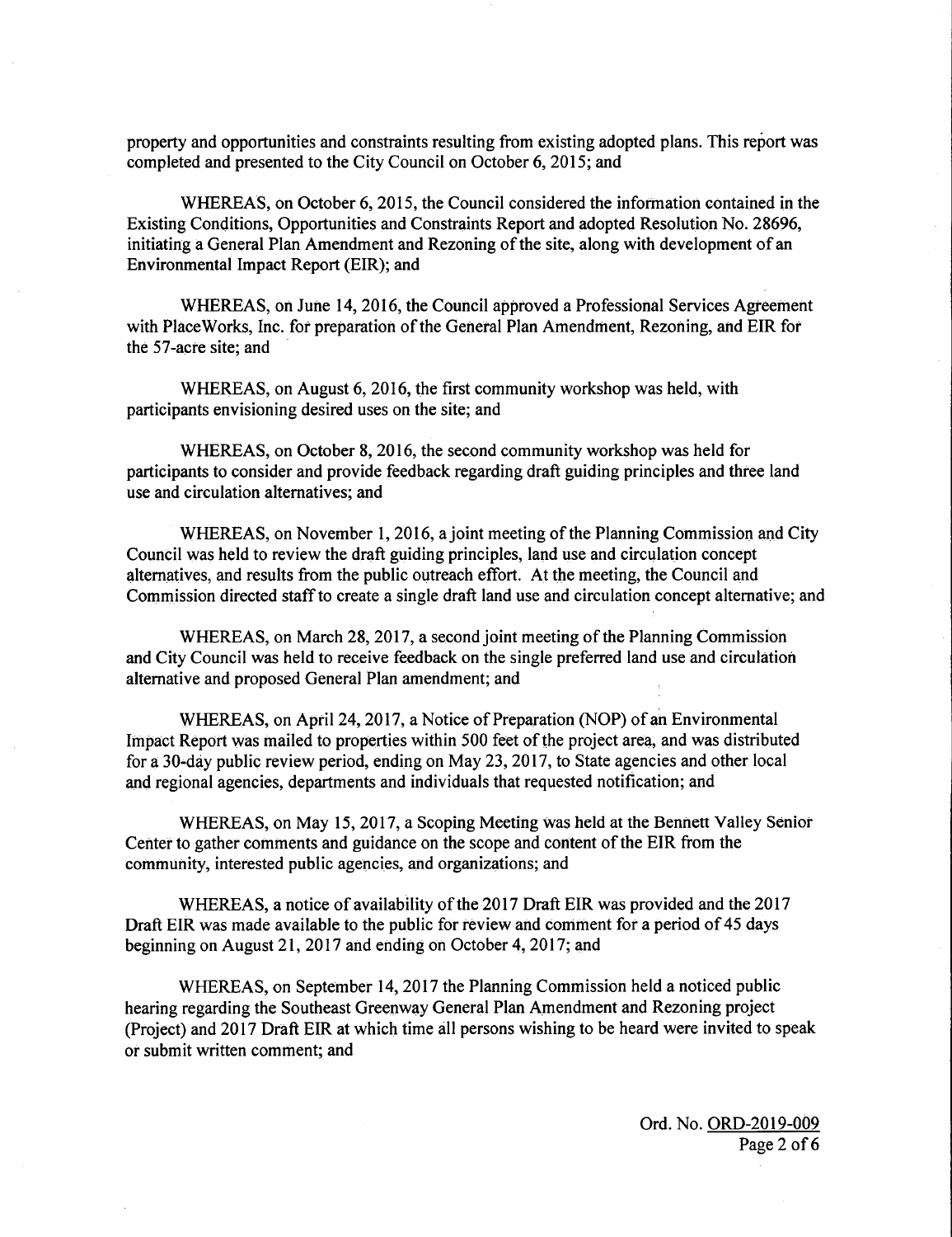WHEREAS, during the public review period for the 2017 Draft EIR, the City received public comments requesting additional traffic analysis to address future conditions without the Farmers Lane Extension (if the roadway extension is not completed prior to the Southeast Greenway project). Following the October 4, 2017 closing of the public review period, staff and the consultant team began work on preparing the additional traffic analysis; and

WHEREAS, on October 8, 2017, and continuing for days thereafter, a series of wildfires burned over 90,000 acres in Sonoma County and damaged or destroyed approximately 3,000 homes and <sup>100</sup> commercial structures within the City of Santa Rosa. Due to the impact on City staff resources related to the fires, as well as staff's work on the Council's existing priorities, most notably implementation of the City' <sup>s</sup> Housing Action Plan, work on the Southeast Greenway project was put on hold; and

WHEREAS, in November 2018, with much of the policy work related to the wildfires complete and significant progress made towards the Housing Action Plan initiatives, staff redirected time toward completion of the Project, and finalization of the updated traffic analysis; and

WHEREAS, a Revised Draft Environmental Impact Report (Revised Draft EIR) was prepared and sent to the State Clearinghouse for review by State agencies. The Revised Draft EIR was prepared to evaluate a new traffic scenario and any subsequent residual impacts in response to written and verbal comment made during the 45- day public review period for the 2017 Draft EIR. The written and verbal comments requested that additional traffic analysis be conducted to address potential impacts should the Southeast Greenway project be constructed prior to the extension of Farmers Lane. In compliance with Section 15088.5(f) of the CEQA Guidelines, the Draft EIR was revised to include the new traffic scenario and changes to the traffic noise evaluation; and

WHEREAS, a notice of availability of the Revised Draft EIR was provided and the Revised Draft EIR was made available to the public for review and comment for a period of 45 days beginning on January 28, 2019 and ending on March 13, 2019; and

WHEREAS, on February 14, 2019 the Planning Commission held a noticed public hearing regarding the Revised Draft EIR at which time all persons wishing to be heard were invited to speak or submit written comment; and

WHEREAS, on May 23, 2019 at <sup>a</sup> public meeting of the Planning Commission, the Commission unanimously recommended that the City Council adopt an ordinance approving a Zoning Code Text Amendment related to the Southeast Greenway General Plan Amendment and Rezoning Project; and

WHEREAS, the Council has considered the Final Environmental Impact Report (EIR) and, by separate resolutions, certified the Final EIR, made findings of fact, a statement of overriding considerations and adopted a mitigation and monitoring program for the Southeast Greenway General Plan Amendment and Rezoning Project; and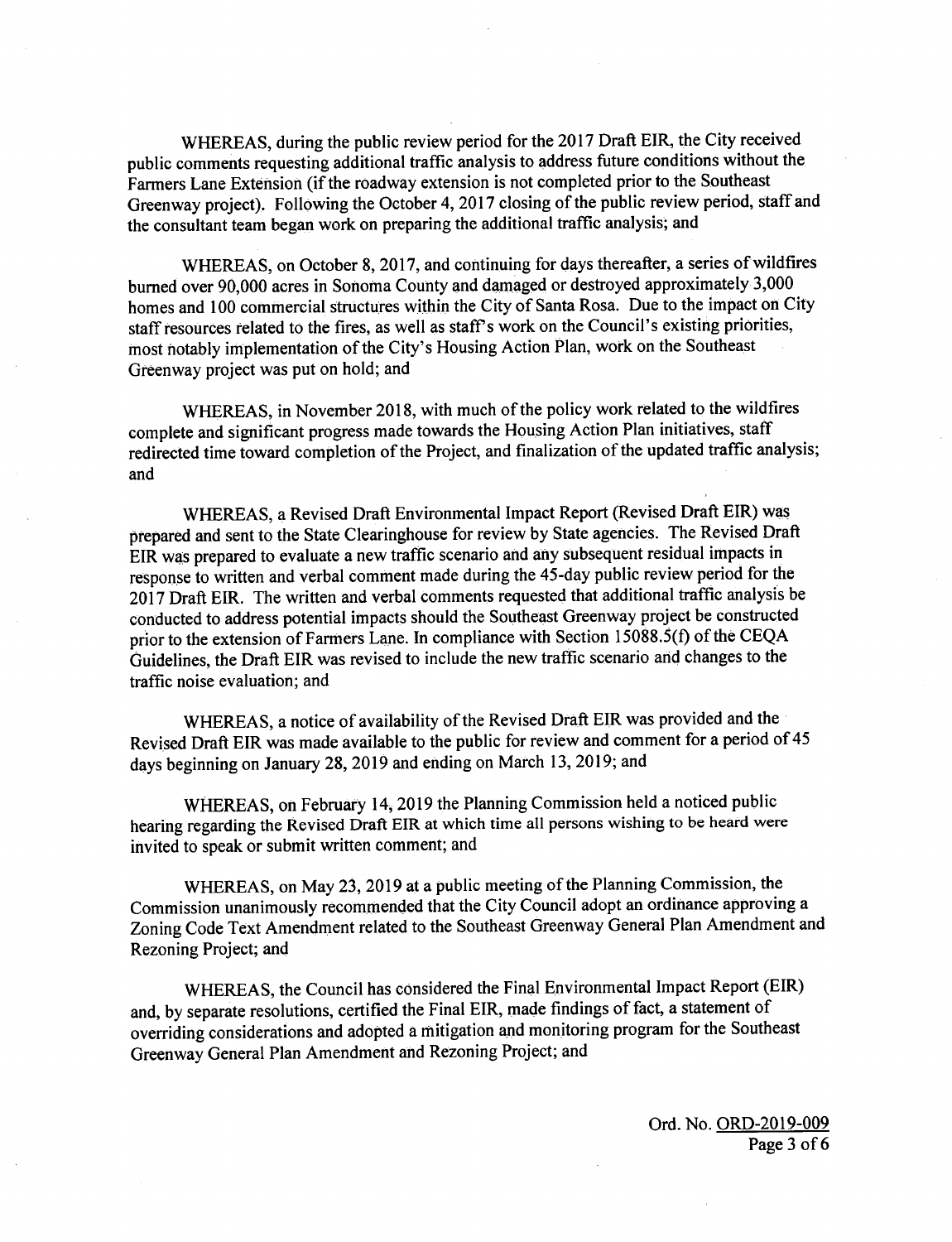WHEREAS, adoption of the Southeast Greenway General Plan Amendment and Rezoning Project will further General Plan land use, transportation and open space goals and objectives that support intensification of land uses around public services, improved multi -modal connectivity and circulation, and enhancement of the physical environment; and

WHEREAS, based on the evidence presented and the records and files herein, and pursuant to City Code Sections 20-64.020(A)(2) (Zoning Code) and 20-64.050 (Findings), the Council of the City of Santa Rosa finds and determines:

- A. The proposed Zoning Code text amendment is consistent with the goals and policies of all elements ofthe General Plan in that it provides the Zoning regulations necessary to implement the Southeast Greenway illustrative map included in the Environmental Impact Report and the General Plan 2035 Land Use and Livability Element, which was developed in consultation with the community, the Planning Commission and the City Council;
- B. The proposed amendment would not be detrimental to the public interest, health, safety, convenience, or welfare of the City as it identifies specific uses within the Open Space Recreation (OSR), General Commercial (CG) and Neighborhood Commercial (CN) Zoning Districts that do not fit with the vision for this area, and provides <sup>a</sup> note stating that those specific uses are not allowed within the Southeast Greenway area. The proposed text amendment would ensure consistency with the proposed changes to the General Plan, including the Illustrative Map that was developed out of the community engagement process;
- C. The proposed Southeast Greenway General Plan Amendment and Rezoning project has been reviewed in compliance with the California Environmental Quality Act (CEQA); and
- D. The proposed amendment is internally consistent with other applicable provisions of this Zoning Code.

THE PEOPLE OF THE CITY OF SANTA ROSA DO ENACT AS FOLLOWS:

Section 1. The Council finds, based on evidence and records presented, that amending Title 20 (Zoning) of the Santa Rosa City Code, as follows, is required for implementation of the Southeast Greenway General Plan Amendment and Rezoning Project.

Section 2. Amend Section 20-23.030, Table 2-6, to add the following note to the Neighborhood Commercial (CN) and General Commercial (CG) Zoning Districts for the identified land uses:

"(11) Not permitted in the Southeast Greenway area."

Note (11) shall be added to the Neighborhood Commercial (CN) Zoning District for the following land uses:

Gas station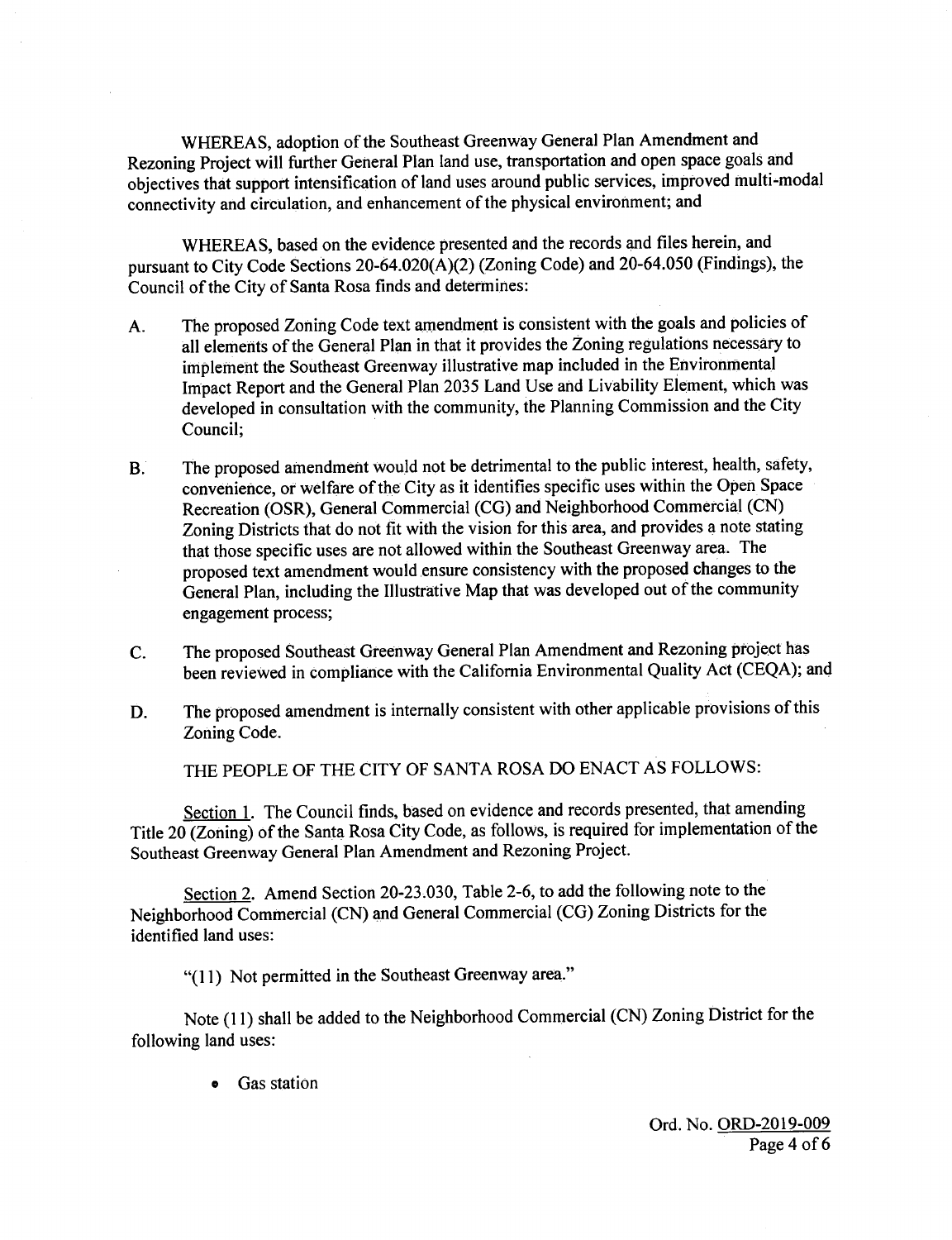- General retail More than 20, 000 square feet, up to 50, 000 square feet  $\bullet$
- Grocery store, large  $-20,000$  square feet and greater
- Medical service Hospital

Note (11) shall be added to the General Commercial (CG) Zoning District for the following land uses:

- Auto and vehicle sales and rental
- Auto parts sales ( no installation services)
- Building and landscape materials sales Outdoor
- Drive-through retail sales
- Gas station
- General retail More than  $20,000$  square feet, up to 50,000 sf
- General retail More than  $50,000$  square feet of floor area
- Grocery store, large  $-20,000$  square feet and greater
- Night club
- Medical service Hospital
- Vehicle services Minor maintenance/ repair
- Warehouse retail

Section 3. Amend Section 20-26.030, Table 2-12, to add the following note to the Open Space-Recreation (OSR) Zoning District for the identified land uses:

3) Not permitted in the Southeast Greenway area."

Note (3) shall be added to the Open Space-Recreation (OSR) Zoning District the following land uses:

- Caretaker unit
- Child day care Small family day care home
- $\bullet$  Child day care Large family day care home
- Community care facility-6 or fewer clients
- Golf course/ country club ( public or quasi-public)
- Home occupation
- Mobile home/manufactured housing unit
- Multi-family dwellings
- Office Accessory
- Office Government
- Residential accessory structures and uses  $\bullet$
- Second dwelling unit
- Single-family dwelling  $\bullet$
- Single- family dwelling, attached
- Transitional housing  $\bullet$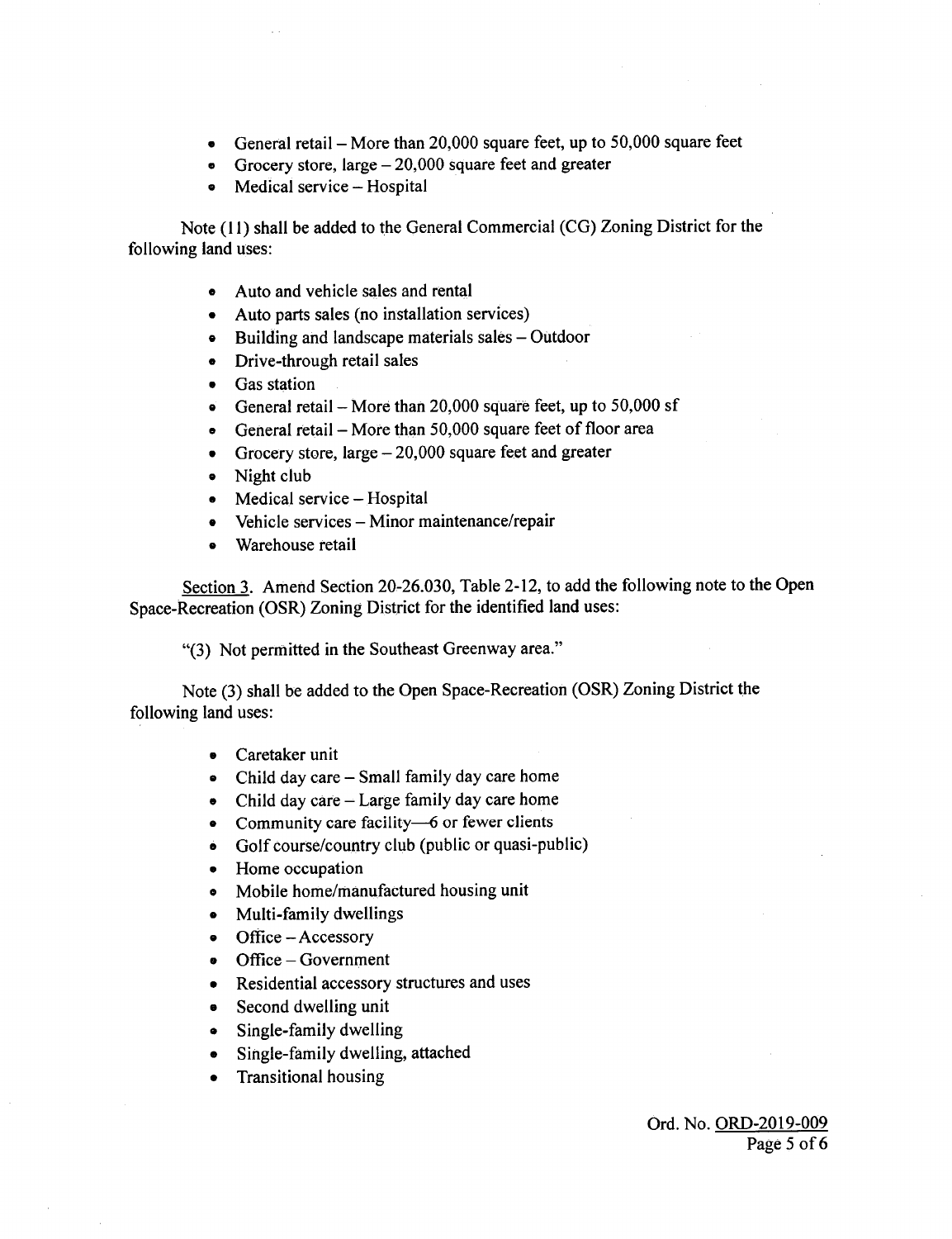Section 4. Environmental Determination. The Council finds that the Final Environmental Impact Report prepared for the Southeast Greenway General Plan Amendment and Rezoning Project, certified by this Council by Resolution No. RES-2019-093 adequately describes and analyzes the amendments to the Santa Rosa Zoning Code set forth herein, and that no further environmental review is required.

Section 5. Severability. If any section, subsection, sentence, clause, phrase or word of this ordinance is for any reason held to be invalid and/or unconstitutional by <sup>a</sup> court of competent jurisdiction, such decision shall not affect the validity of the remaining portions of this ordinance.

Section 6. Effective Date. This ordinance shall take effect on the 31st day following its adoption.

This ordinance was introduced by the Council of the City of Santa Rosa on July 9, 2019.

IN COUNCIL DULY PASSED AND ADOPTED this 16th day of July, 2019.

AYES: ( 5) Mayor Schwedhelm, Vice Mayor Rogers, Council Members Fleming, Olivares, Tibbetts

 $NOES:$  (0)

ABSENT: (1) Council Member Combs

ABSTAIN: ( 1) Council Member Sawyer

ATTEST: **BULA, MARLES APPROVED:** 

Acting City Clerk **in the Contract of Contract Contract of Contract Contract Contract Oriental** 

APPROVED AS TO FORM:

**City Attorney** 

Ord. No. ORD-2019-009 Page <sup>6</sup> of <sup>6</sup>